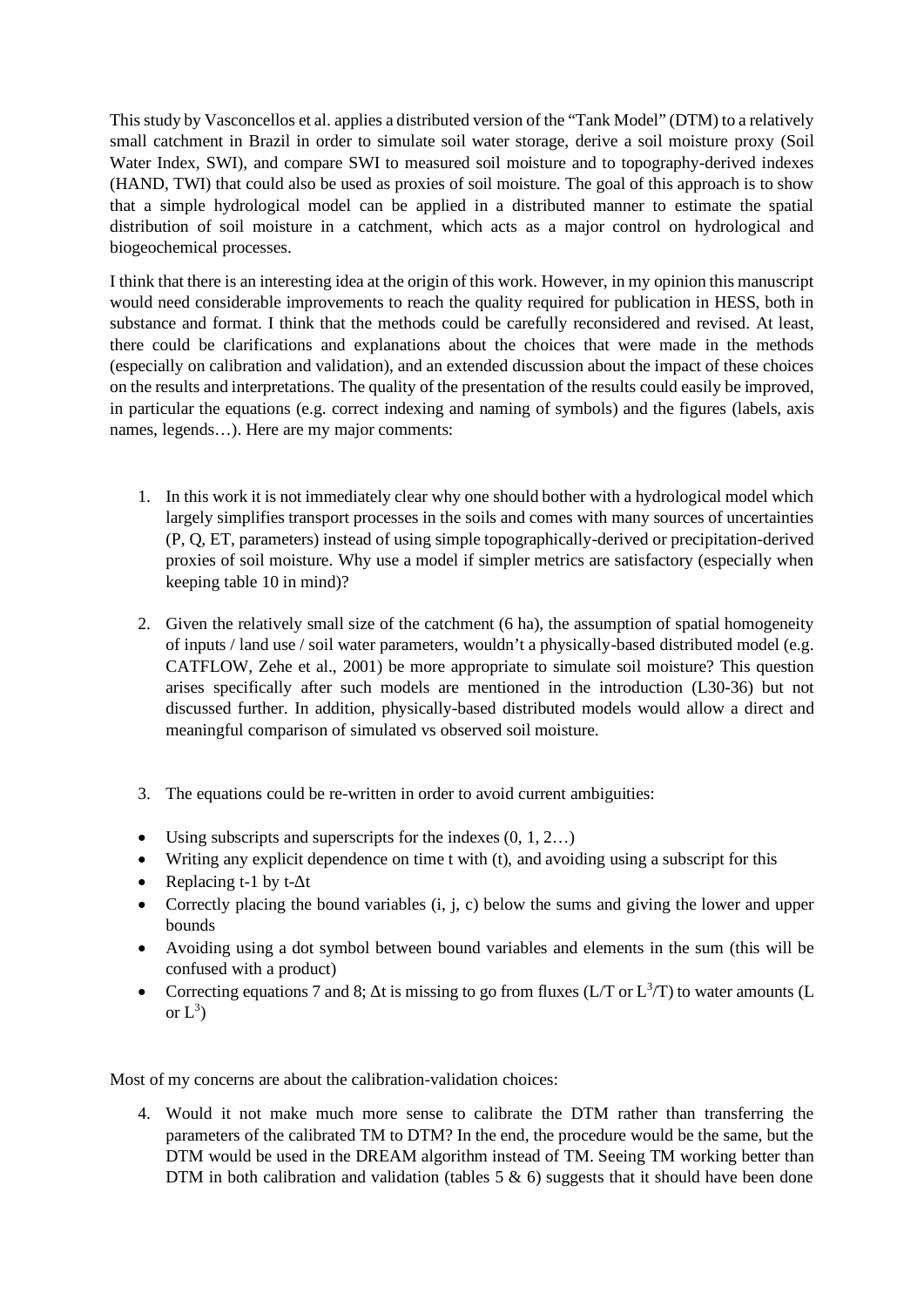this way. As a result, the derived uncertainties are all coming from the calibration of TM, not from DTM which is the model actually used to derive SWI. Thus, the true uncertainties which will affect SWI estimations are not shown.

- 5. The models are calibrated to hydrographs and not soil moisture which is the target. Very good model fits to hydrographs may not guarantee very good fits to soil moisture (e.g. in a catchment dominated by groundwater responses, Loritz et al., 2017; Rodriguez et al., 2019). Is it not possible to similarly calibrate and validate DTM, but to soil moisture observations instead?
- 6. The visual comparisons for soil moisture are misleading. Why show only 2 locations out of 9? Is it really meaningful to compare SWI and soil moisture directly? Figure 8 suggests that their relative variations differ by orders of magnitude (especially in Fig8b), and that they may be poorly related (especially in Fig11, the step-wise behavior). The use of a correlation coefficient does not take additive and multiplicative biases into account (Legates and McCabe, 1999), so I suggest to use another performance measure. Also, the correlation coefficient does not allow a spatially-distributed comparison of the results with the observations, while it seems important for the aims of this study (see useful suggestion from first reviewer)
- 7. How were parameter sets chosen (L192)? I think that the use of an average parameter from all calibration events is not a standard method. In addition, no verification was done in order to check that the mean parameter set actually works well for the calibration events. In my opinion, the standard method would be to calibrate the DTM to all 5 events simultaneously, and validate to the 2 last events simultaneously. Shouldn't DTM work well for all events, to be representative of transport processes in the soils?
- 8. Was the Global Likelihood of Schoups and Vrugt really used? Why choose a constant homoscedastic gaussian likelihood error model, which is already available in DREAM, then?
- 9. How was "total uncertainty" derived? In what way does it differ from parameter uncertainty? How does it affect SWI uncertainties (seemed to be one aim of the study)?

Lastly, I encourage the authors to use comments in the code provided on GitHub and used to generate results, in order to make it more understandable.

| Comment                         | Lines / Table / Figure                        |
|---------------------------------|-----------------------------------------------|
| Reference missing               | L <sub>15</sub> -16                           |
| Wrong reference                 | L31 (wrong year, use 2017)                    |
| The language needs corrections  | L75, 100, 168-170, 187-188, 201-202, 205, 214 |
| Ambiguous or vague statement    | L109-113, 151-152, 201-202                    |
| Verb missing                    | L18-24                                        |
| Scale missing or ambiguous      | Fig1b, Fig 9                                  |
| Units missing                   | Fig1a, L127-128, Fig4                         |
| Axis names missing or ambiguous | Fig2, Fig4-5-6, Fig9                          |
| Date ticks missing              | Fig2, Fig8                                    |
| Captions not explicit enough    | All figures                                   |
| Errors in the caption           | Table 6                                       |
| Details missing on the methods  | L85-87, L109-113, L172-173                    |
| <b>Clarifications</b> needed    | Eq1, L94-98, 114-116, 151-152                 |
| Undefined symbol                | Tab2 (ETR)                                    |
| Reformulation needed            | L114-116, 134, 164, 181-182, 184-186          |
| Symbol already used             | L170(T)                                       |
| Wrong symbol                    | Eq12 $(t)$                                    |
| Repetitive sentences            | 193-196                                       |

Here my many minor comments, organized in a list for efficiency:

References: